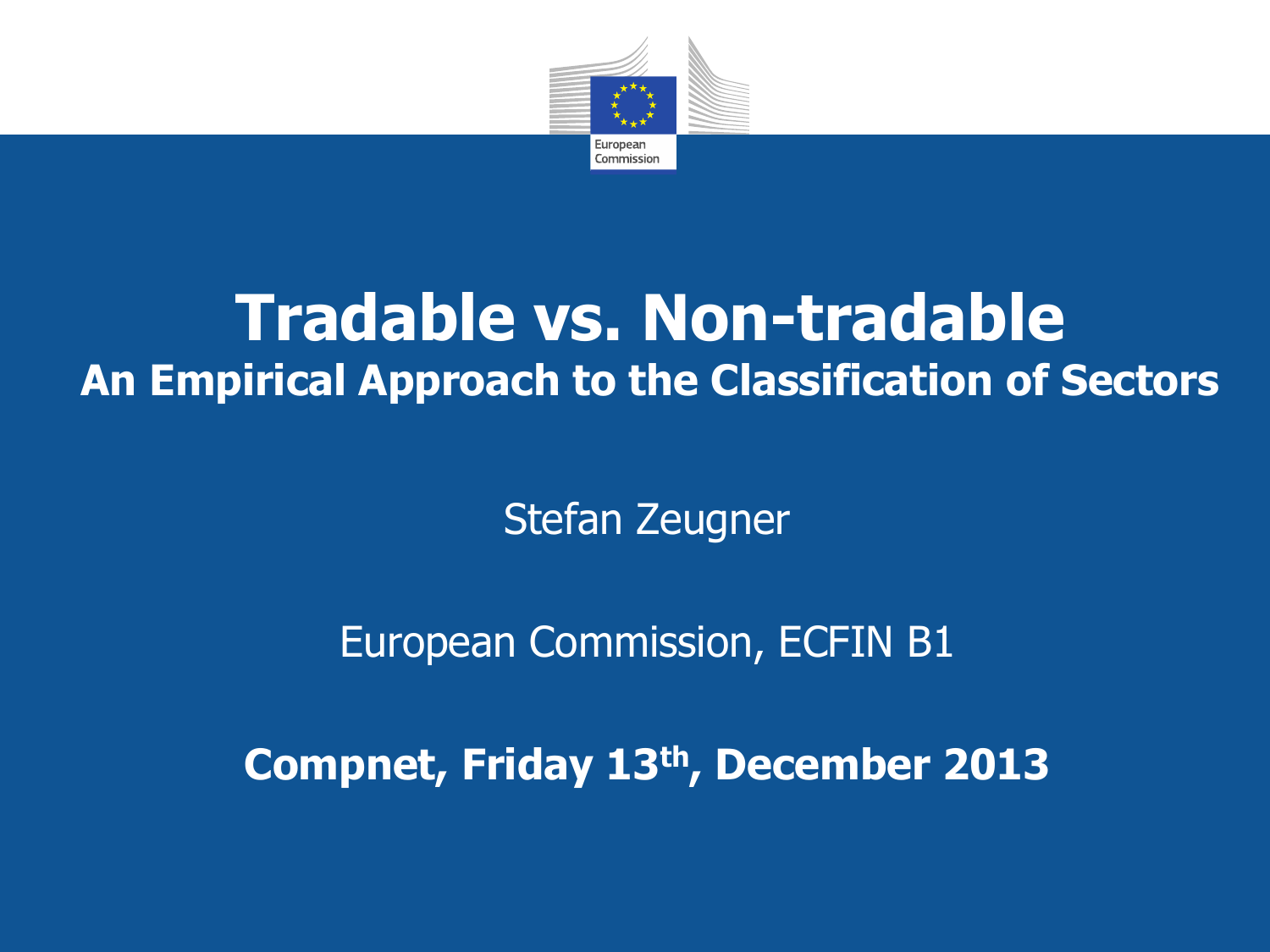



Commission

**Another way to look at tradable vs non-tradable**



Source: xkcd.com/927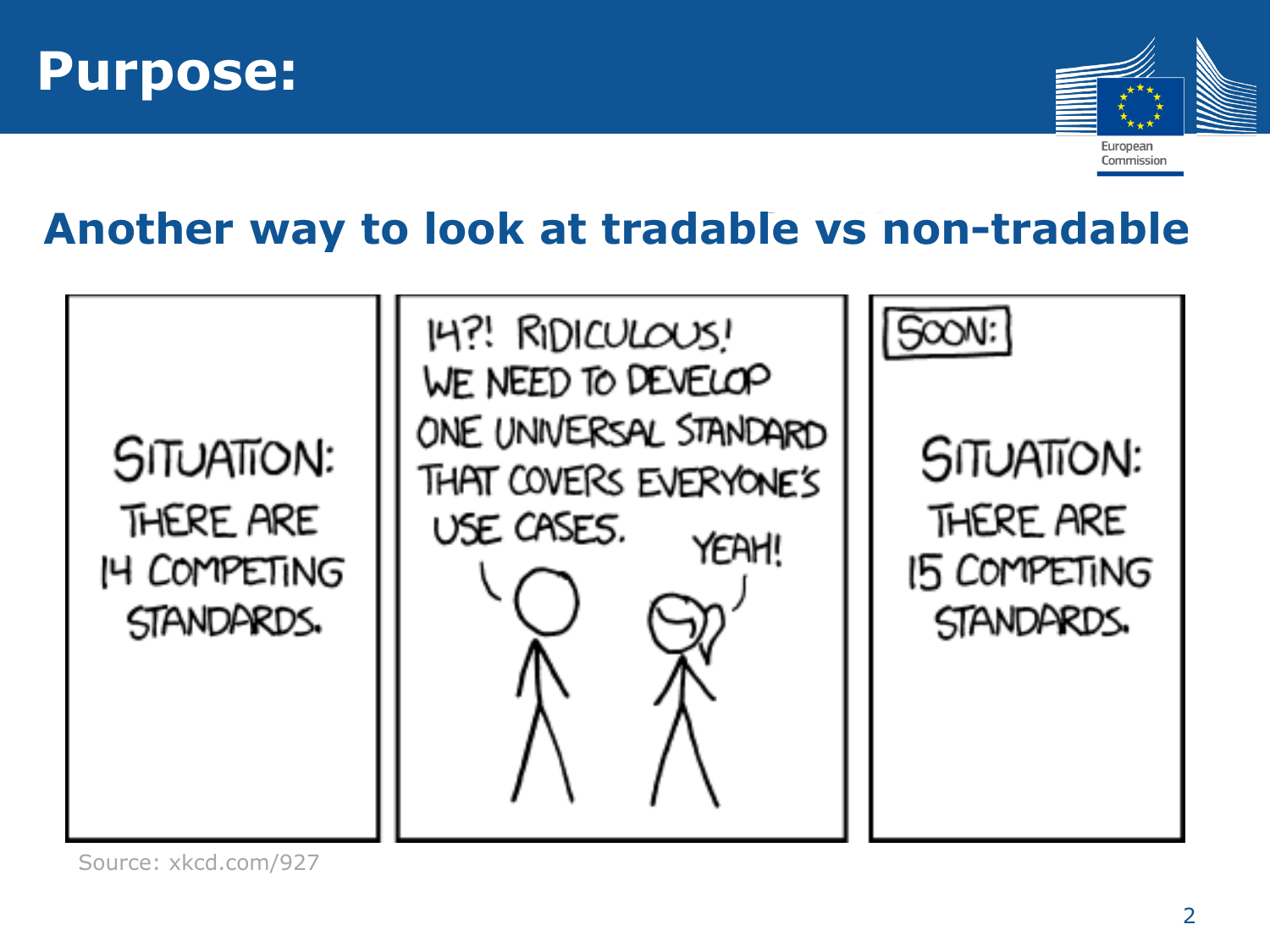

• Crisis: Change of environment and expectations → Requires reallocation of labour, capital, and output

*One important yardstick:* Reallocation from non-tradable to tradable activity: *"produce machines, not houses"*

Reasoning:

- Export contrib. to GDP; as world imports grow faster than world GDP
- Demand for tradable goods more elastic i.e. supply expansion reflected in revenue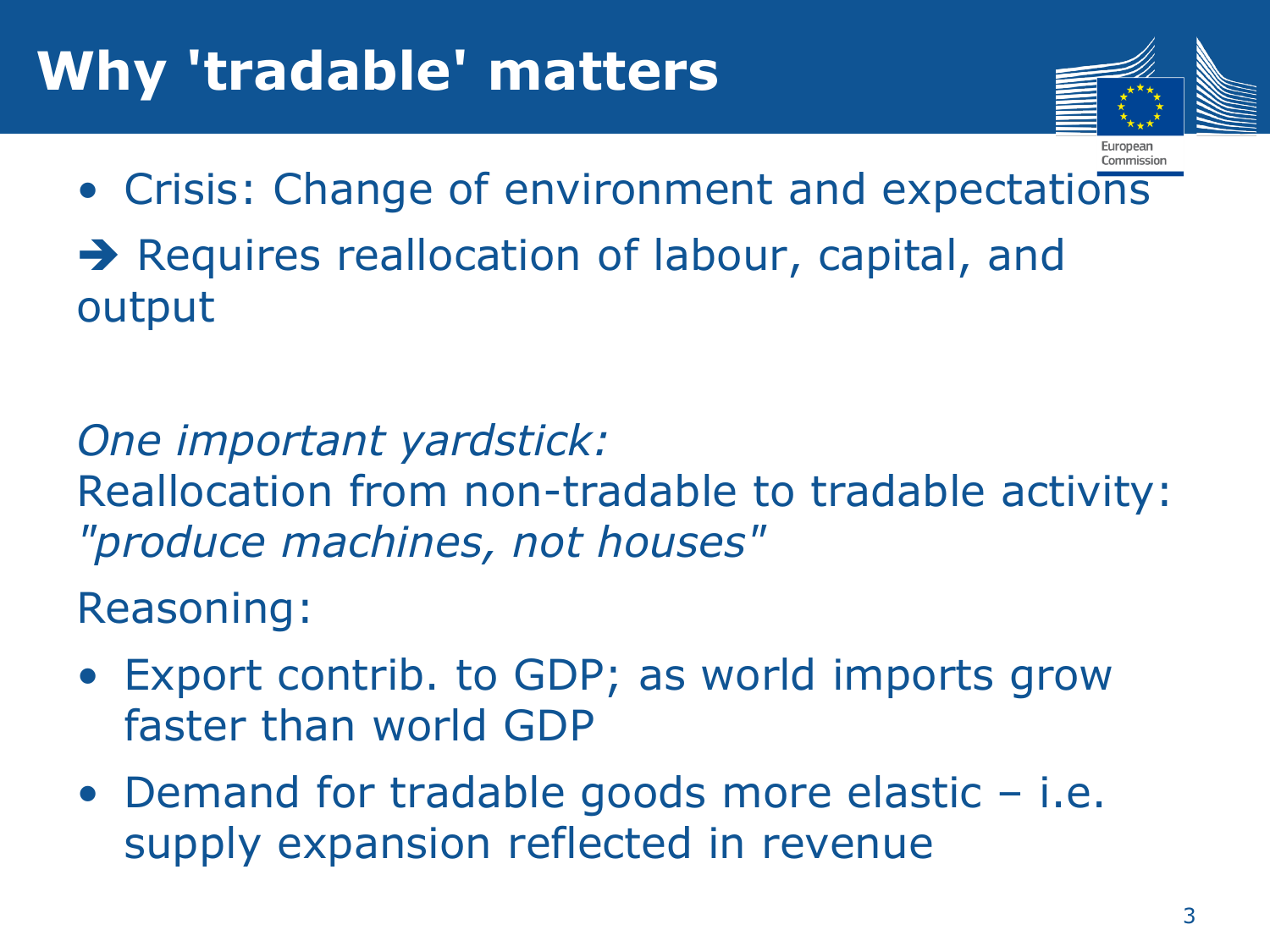## **Why tradable prices should remain more stable**



Commission

Demand in crisis countries has collapsed Reorient supply towards export markets

Since demand for NT less elastic than for T:

- $\rightarrow$  Prices of 'tradable' goods should remain stable, and output increase ( $\rightarrow$  increased revenue)
- → Prices and output in 'non-tradables' should decrease
- $\rightarrow$  labour cost in both sectors may differ due to specialization and search-matching
- $\rightarrow$  I.e. in 'tradables': ULCs should decline less, and operating margins increase more, than in nontradables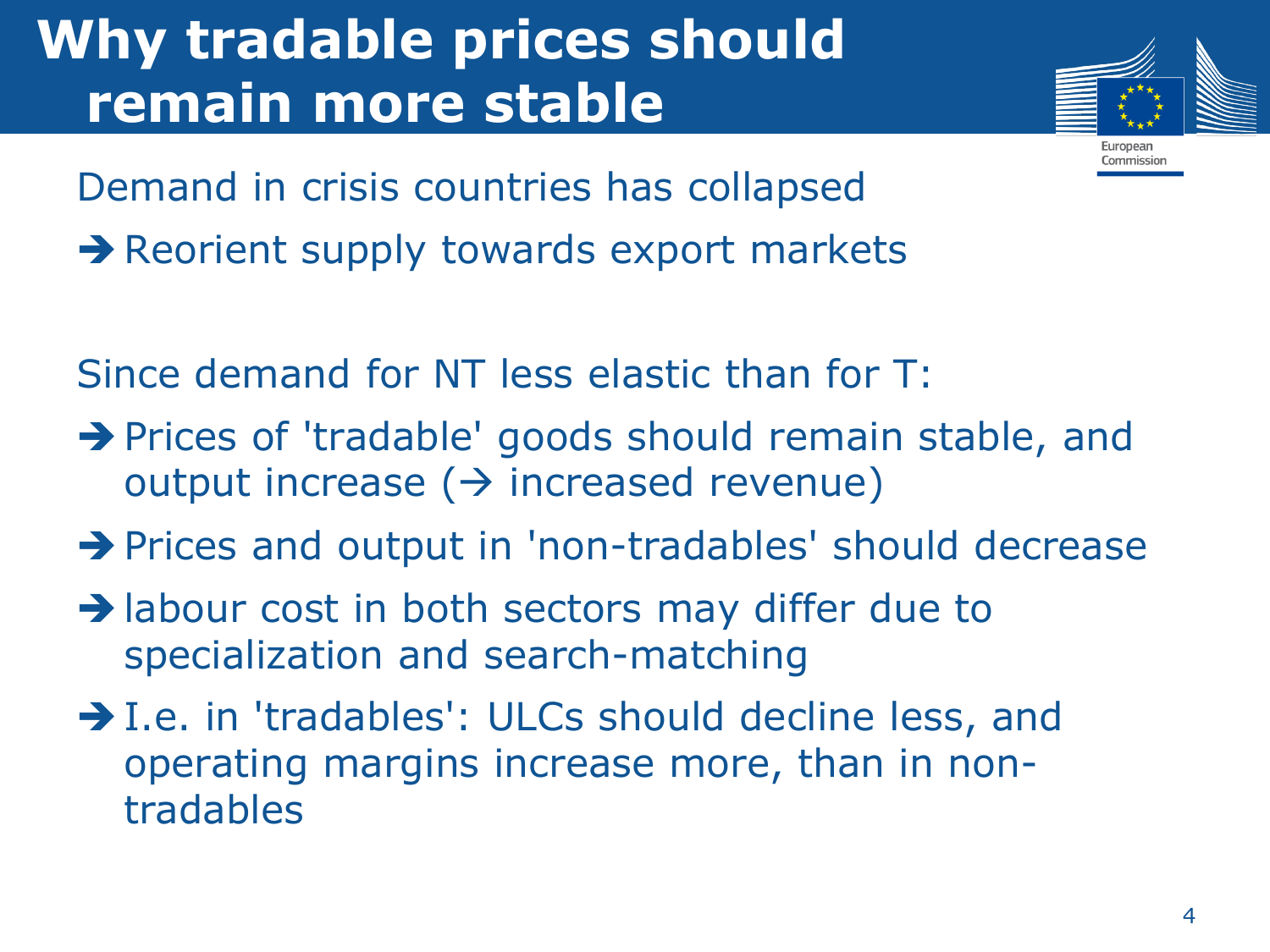## **Some reasoning behind the quest for tradables**



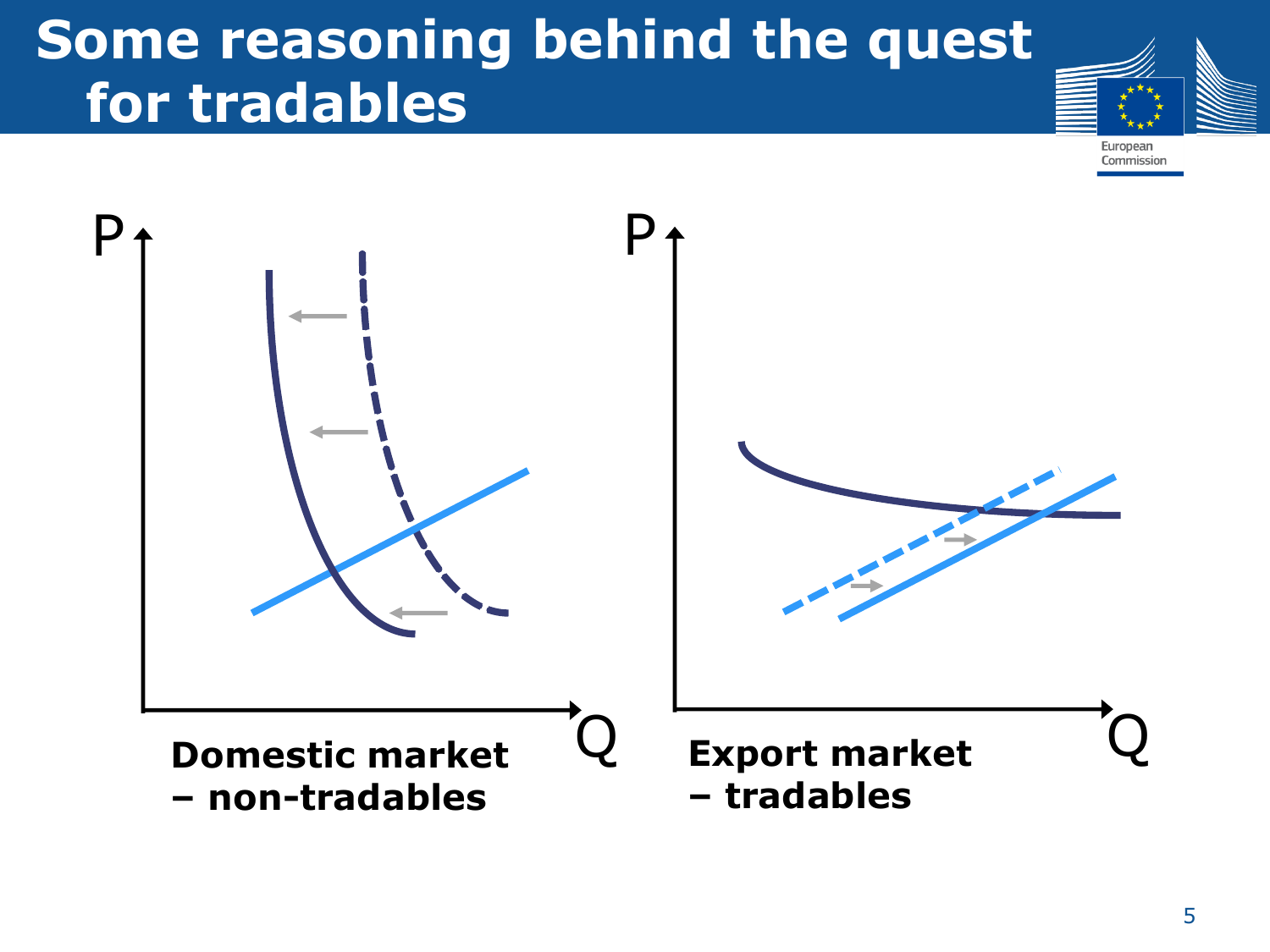# **Traditional (Ameco) approach**



Commission

#### **Tradables:**

- Manufacturing
- Agriculture & fisheries
- Mining
- Trade, hotels, transport,…
- (Utilities)

## **Non-tradables:**

- Construction
- Finance & real estate
- Public services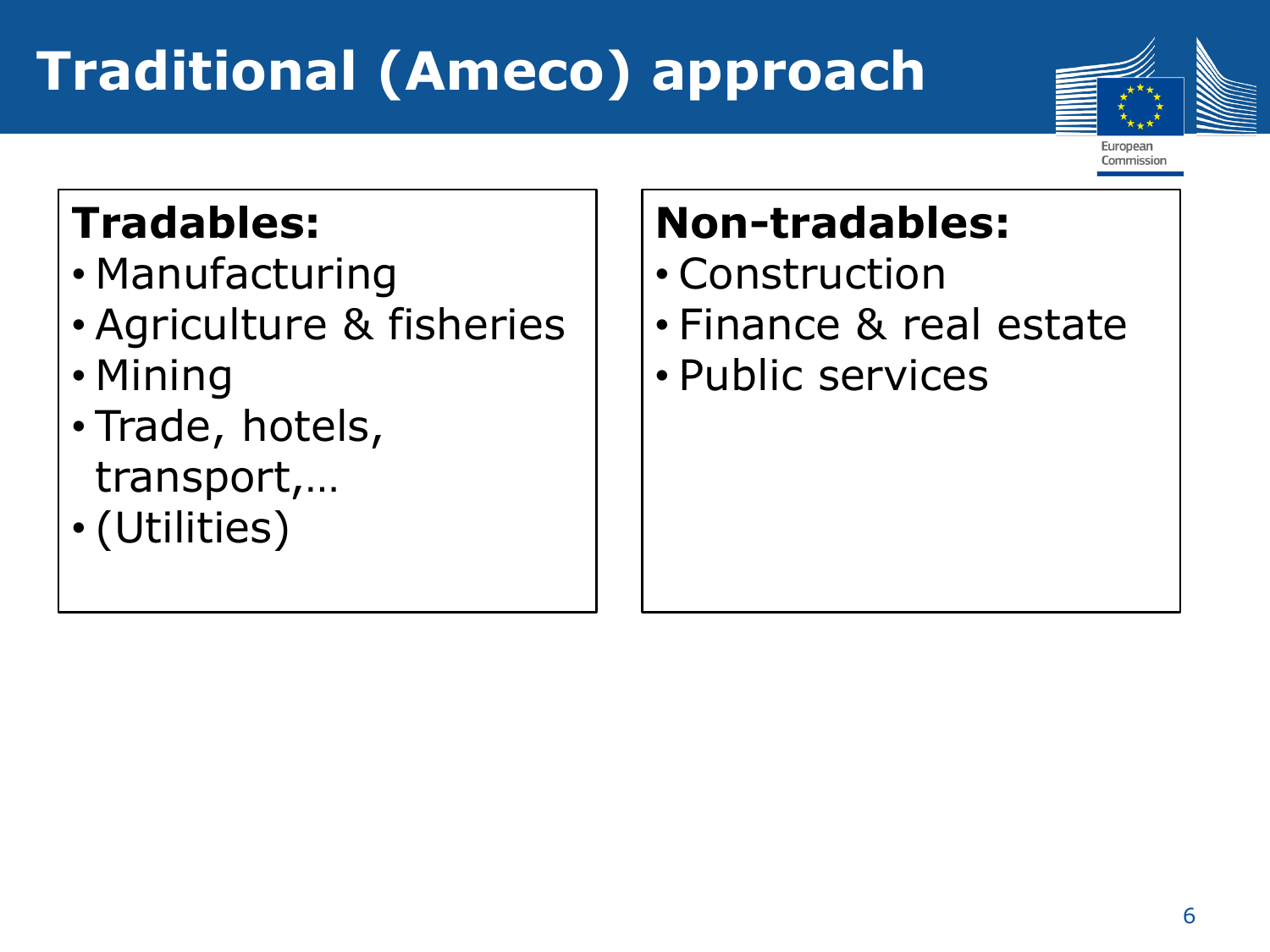## **Traded shares approach**



- Instead of separating sectors into T & NT...
- ... assign each of them a 'traded' weight according to their open-ness per country

Public services

Trade, tourism, Manufacturing **Agriculture** transport

Construction

100% domestic demand

100% foreign demand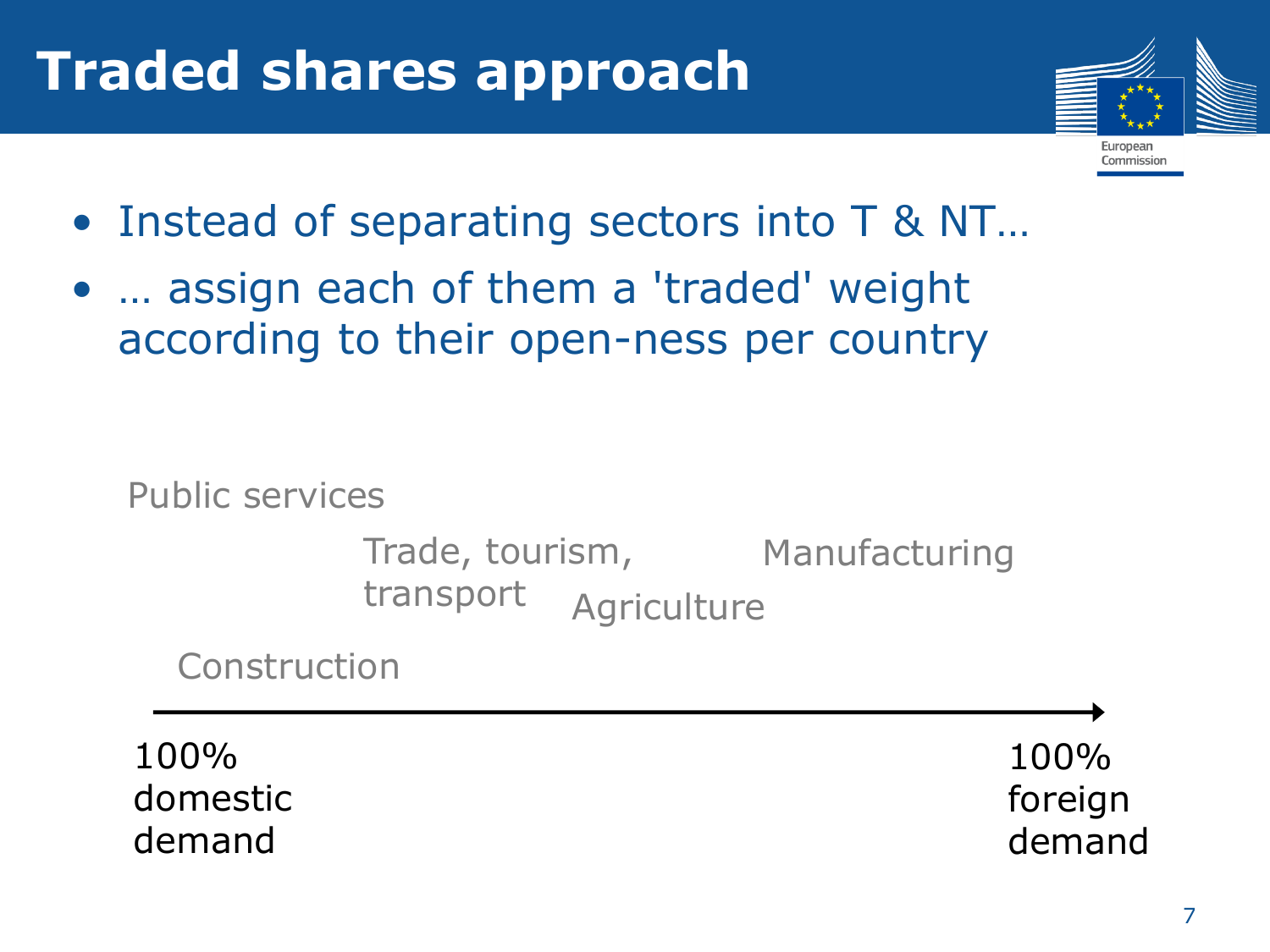

Commission

#### **Classification by sector? 0 or 100%**

- Freight insurance  $=$  housing mortgage  $=$  nontradable?
- Little tailor = garment factory = tradable?

#### **By export intensity?** (Maya & Paul OeNB)

- Hungary exports many cars, but most inputs are imported
- Little domestic suppliers for exporting firms
- **Empirical 'exported value added'**
- Ideally, each firm's, worker's contribution towards exports
- Aggregate: 'exported value added' by sector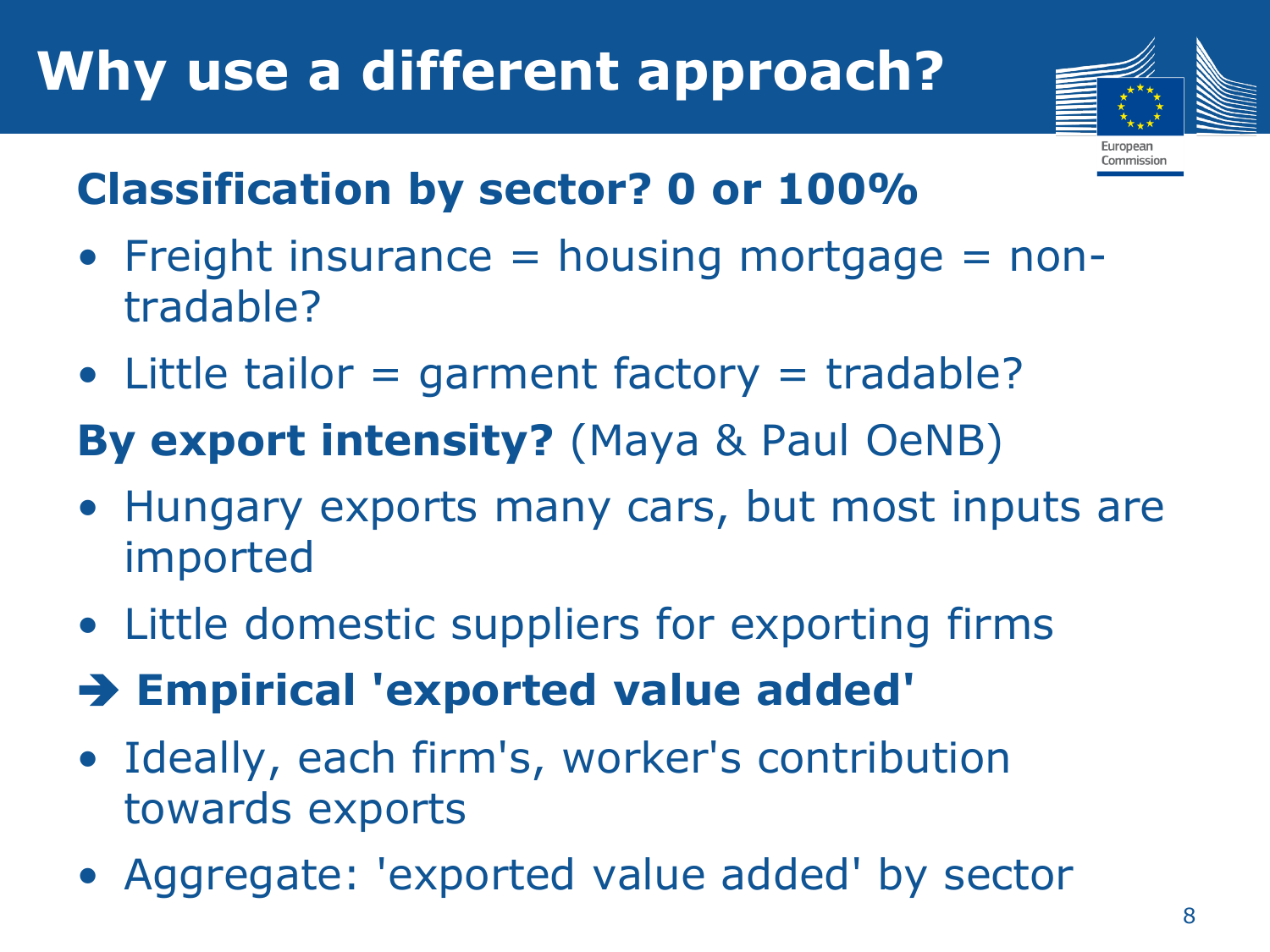## **VA embedded in foreign demand vs. export intensity, 2009**



Commission



■ Exports of goods and services, % of GDP

Value added in foreign demand, all sectors, 2009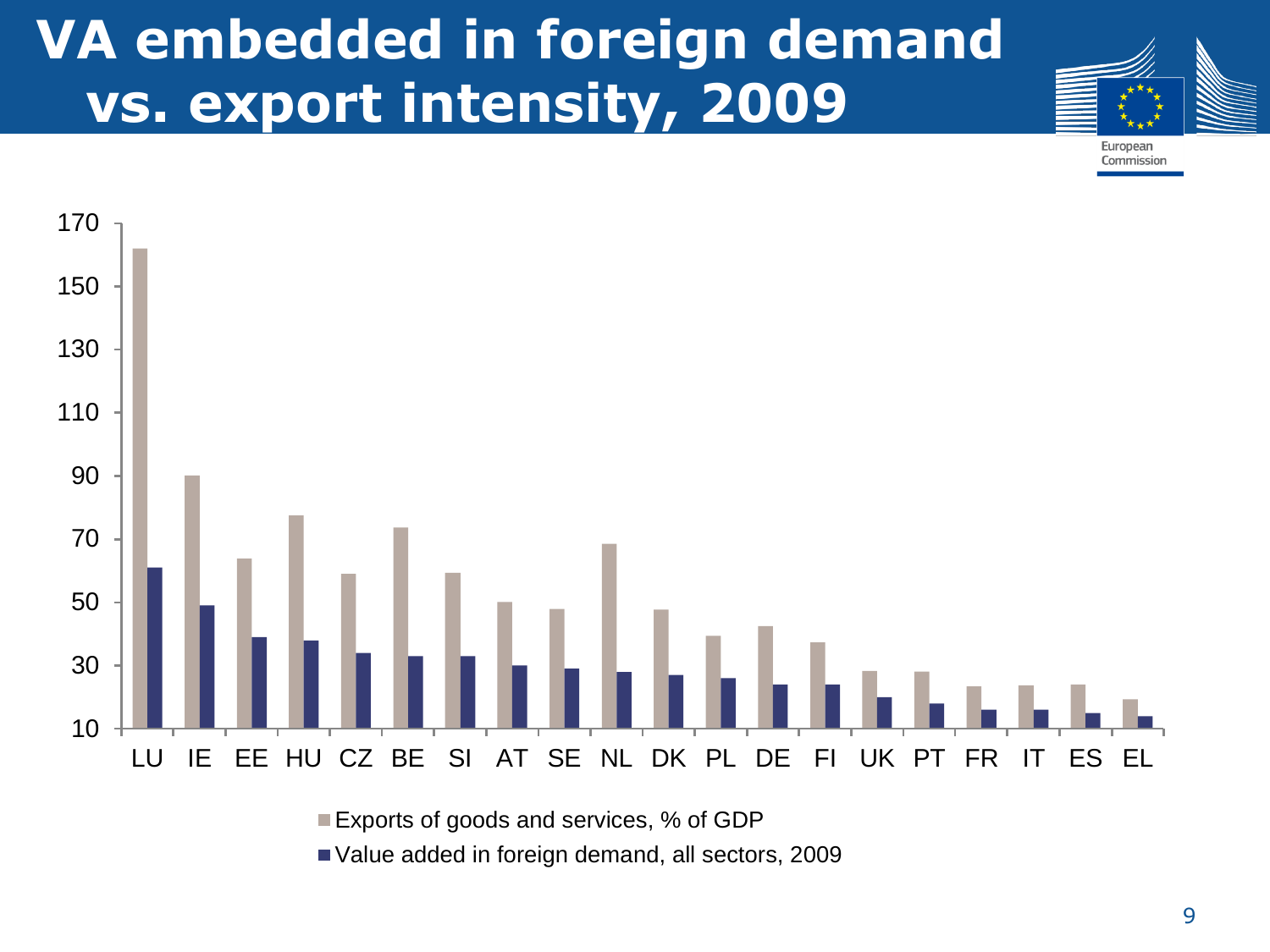

Commission

• Traditional tradable ULC: Wage sum of tradable sectors *Value added in tradable sectors* 

• 'Traded' ULC:

Wage sum paid for producing 'exports'

Value added produced for foreign demand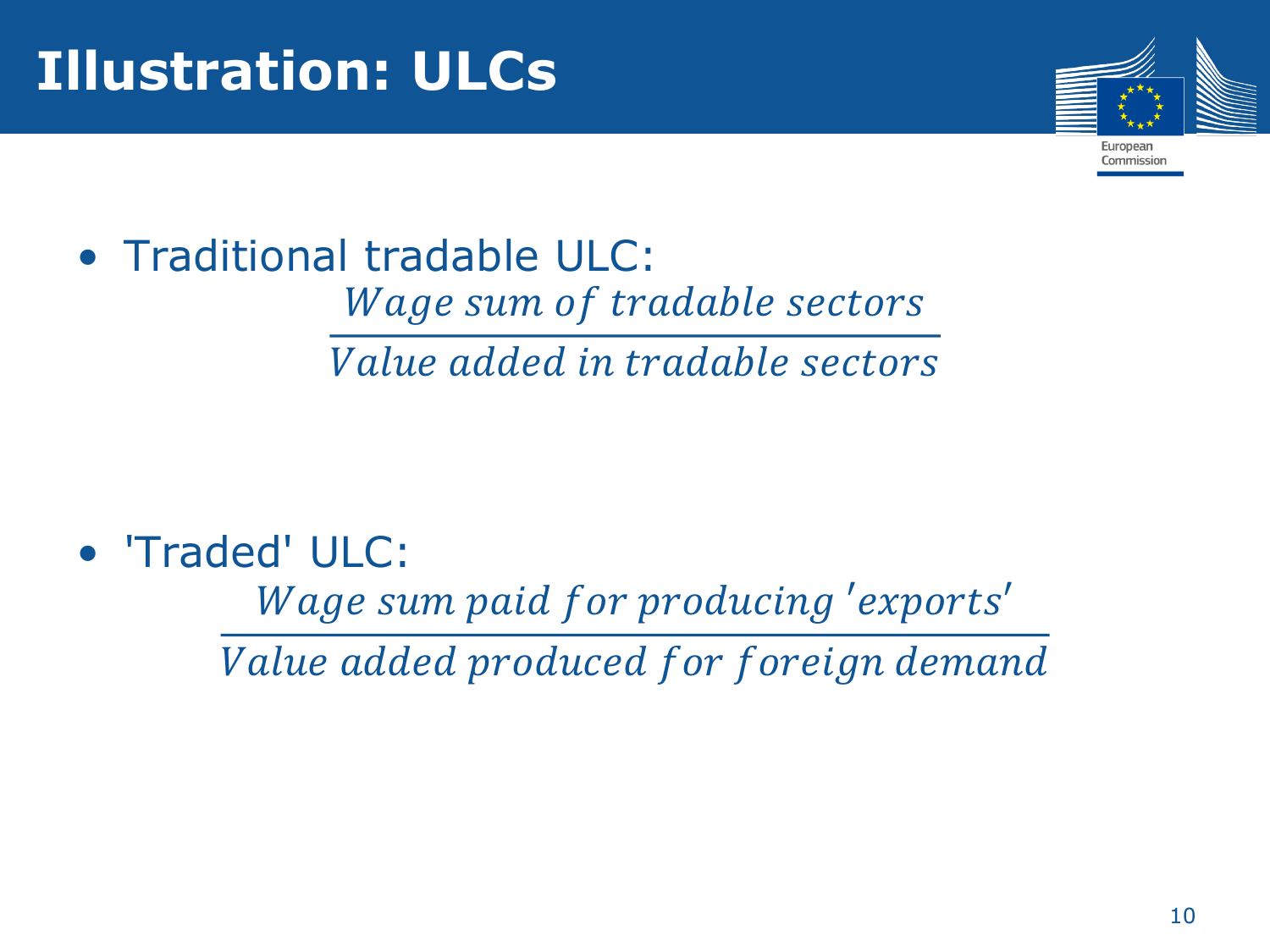## **Traded vs non-traded ULC growth**





■ Non-traded ULC growth 2009 to '11

Non-tradable ULC growth 2009 to '11

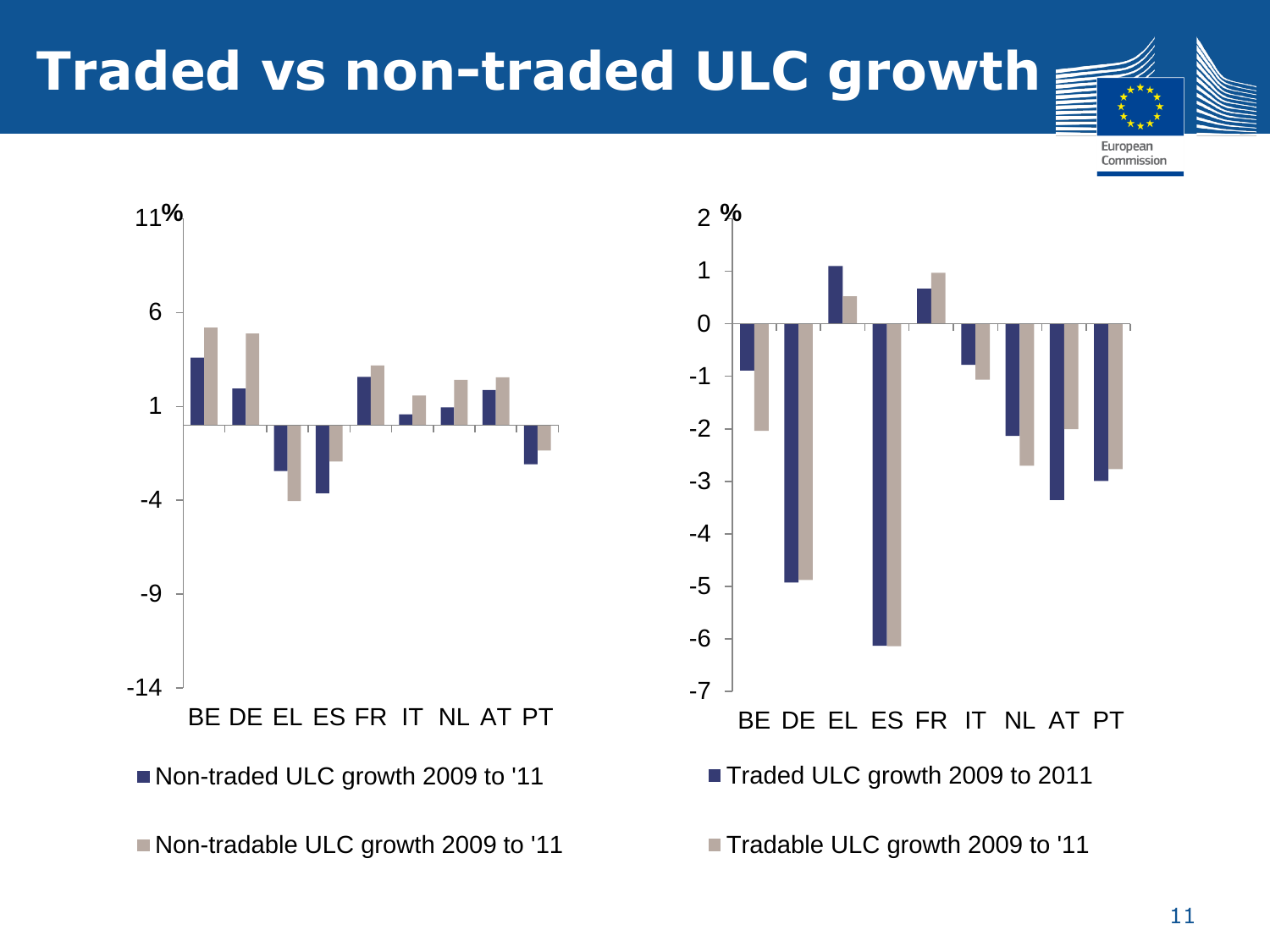## **Contributions towards ULC growth**





#### Commission **'traditional' approach 'trade shares' approach**

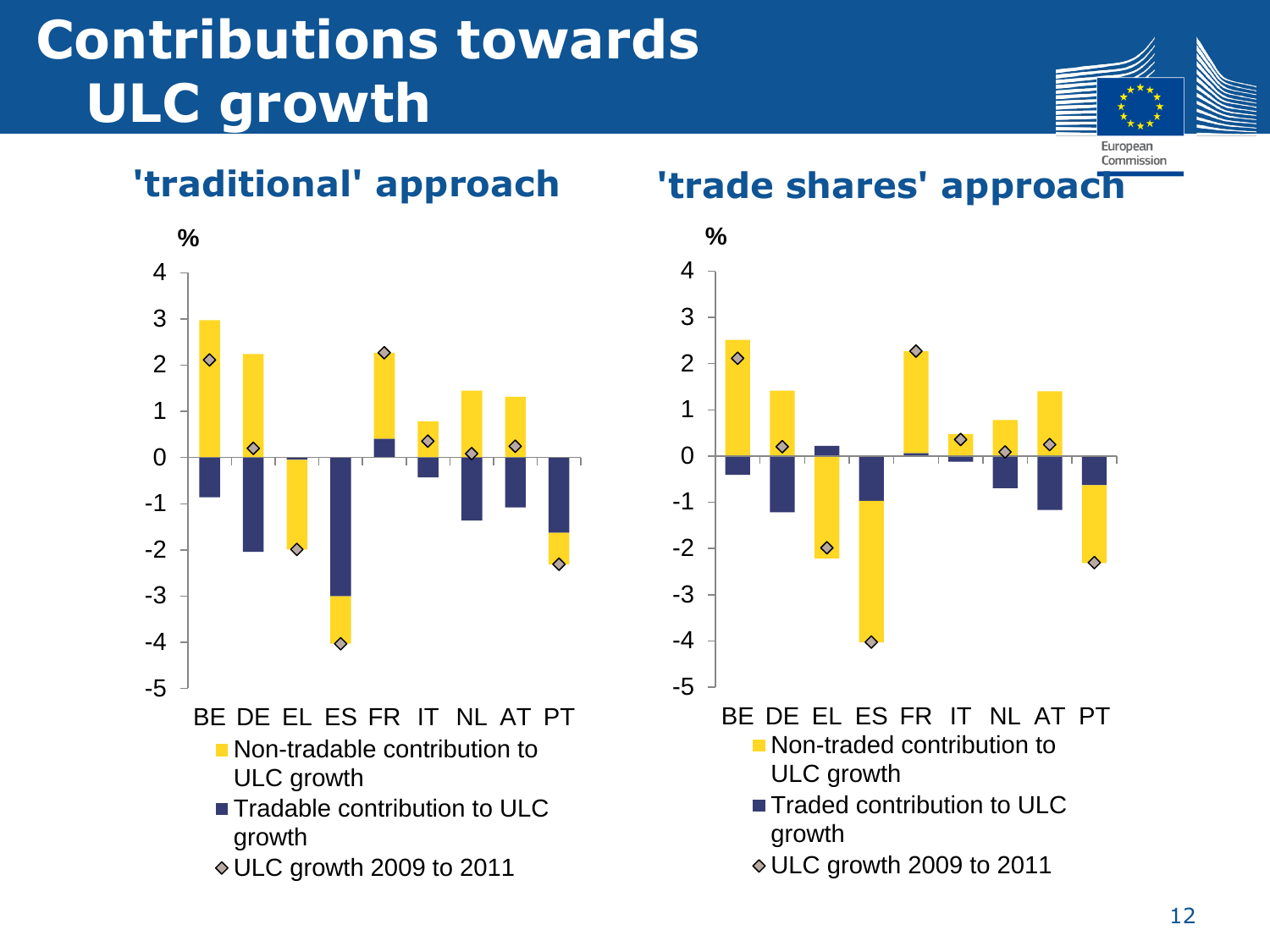## **Things to keep in mind**



Commission

- 'Traded shares' is a slightly different concept than 'tradability' – but used to the same end
- Useful indicator to complement traditional ones on MIP work
- Not limited to ULC: Effectively measures openness of sectors and economies
- Also a useful input for refining other indicators (e.g. cyclically adjusted current account)